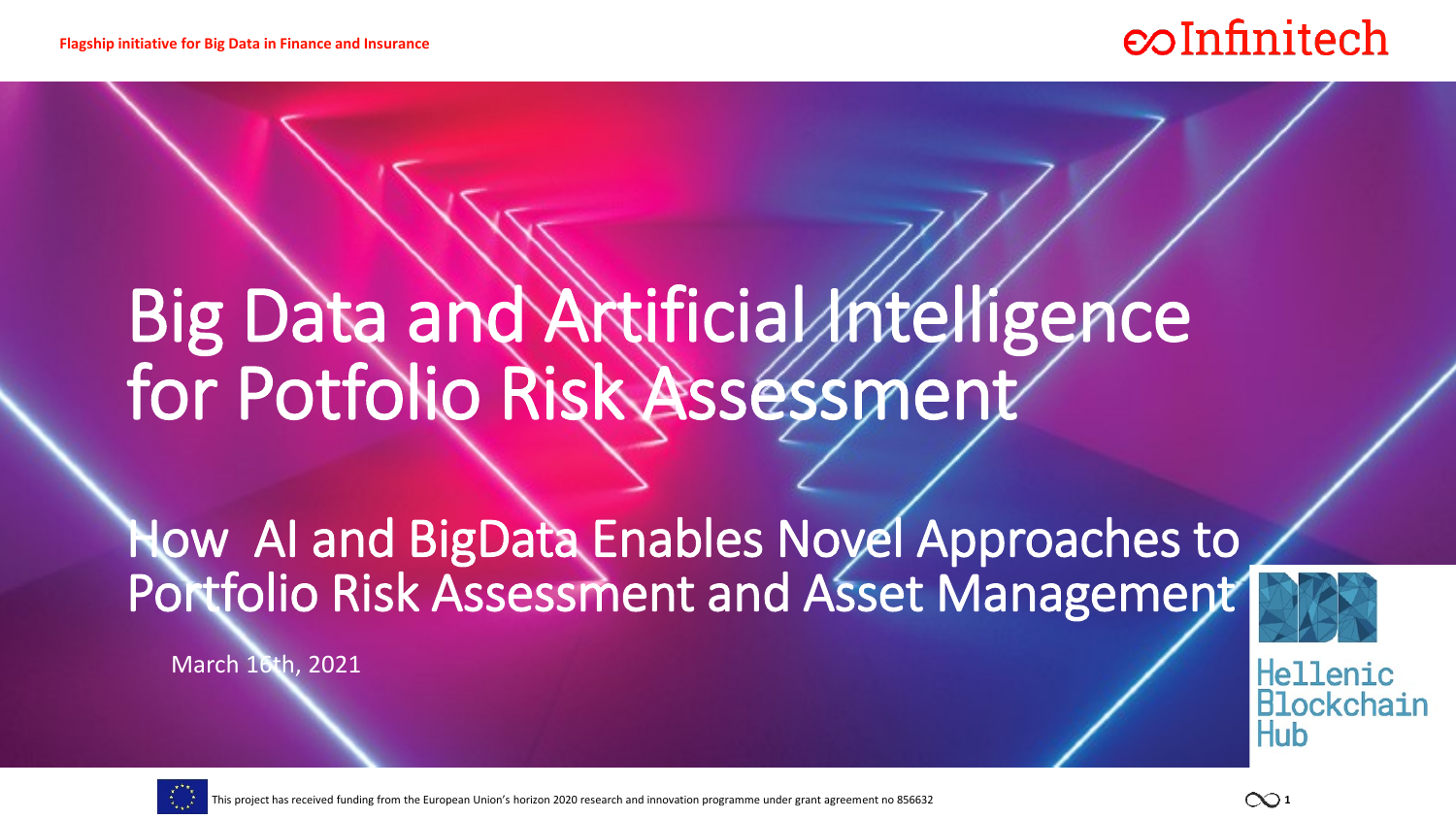### *eo*Infinitech

# AI in Digital Finance: Market Impact

*Drivers*

- Exponential Increase in Available DataPoints (including Alternative Data) + Technology Acceleration (AI, BigData, Processing)
- Open Banking and related regulations (e.g., PSD2)
- Accelerated Digital Transformation of Banking and the Finance Sector
- Benefits: Automation, Accuracy, Reduced Operation Costs…



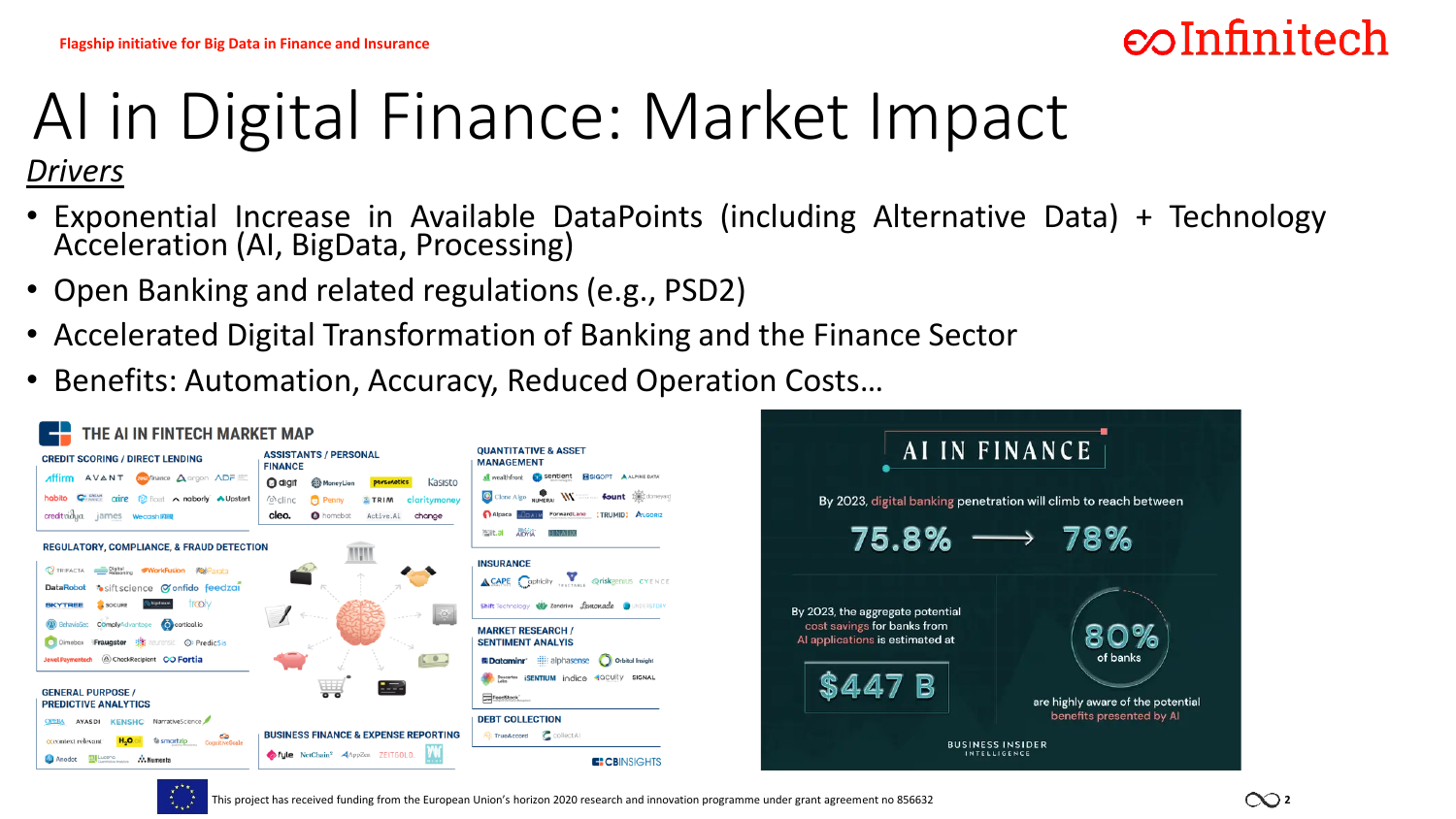## Regulatory Drivers & Impact

### Markets in Financial Instruments Directive (MiFID)

- Transparency in Research, Profiling, Recommendations etc.
- Impacts AI systems for Data Aggregation, Enrichment, Presentation of Insights, Extraction of Insights (Machine Learning)

### Payment Services Directive II (PSDII)

- Enabler for Data-Driven Innovation in Payments and the Digital Finance Ecosystem
- "Front End" Innovation over Back-End Banks

### General Data Protection Regulation

- Preventive Risk-Based Approach to Citizens' Rights Violation
- Citizens' Right to Data & Explainability of AI









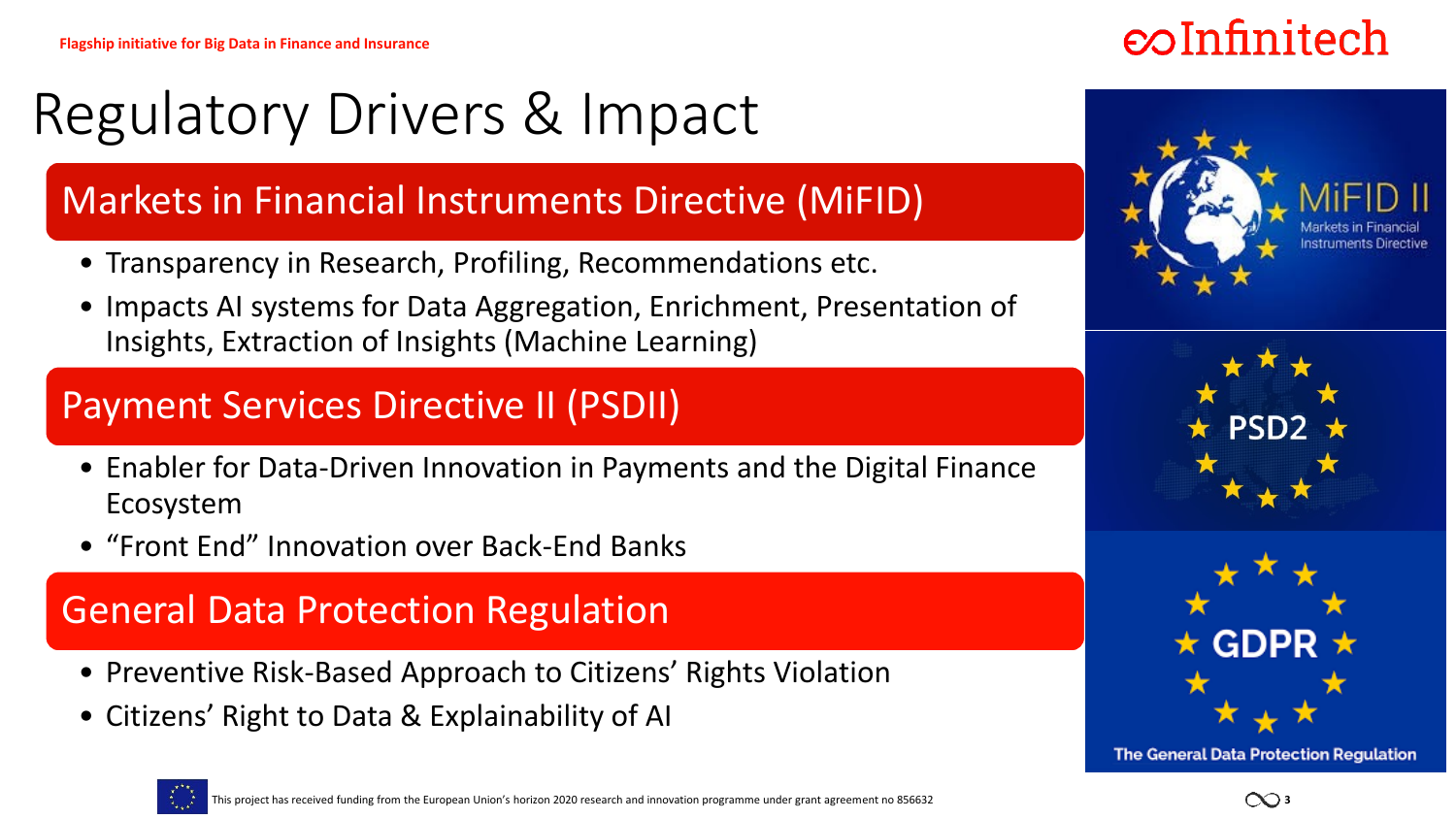### $\epsilon$

## Notable AI Applications in FinTech and Digital Finance

#### Statistical Credit Scoring

- Machine Learning for Credit Risk Assessment
- Particularly important for SMEs that are currently excluded from access to finance

#### Fraud Detection

- Identification of Anomalous Behaviour and Suspicious Transactions
- "Hidden Patterns" in Credit Card Use, Capital Market Surveillance etc.

### Anti-Money Laundering (AML)

- Fast "Flagging" of Suspicious Transactions based on the Analytics over Alternative Data, Blockchain Networks, Dark Web etc.
- Automation & Intelligence in Identifying Suspicious Behaviour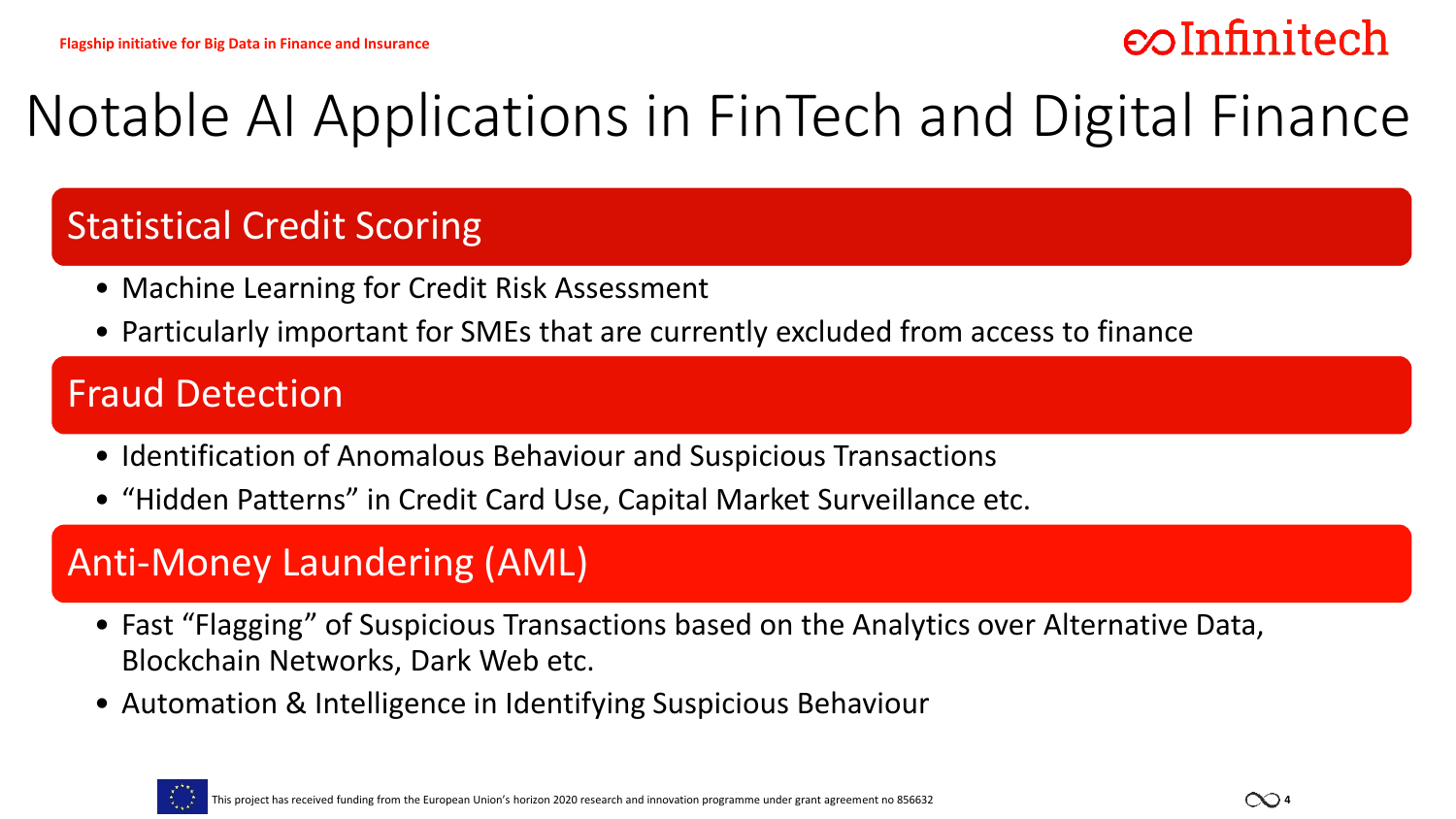### $\epsilon$

## Notable AI Applications in FinTech and Digital Finance

### Financial Assistants – Finance Management

- Personal Finance Management (PFM) Business Finance Management (BFM)
- Predictive Planning

#### Product Design – Customer Centric Analytics

• Sentiment Analysis – Customer Centric Recommendations – Intelligent On-Boarding and KYC

### Usage Based Insurance

- AI over IoT & sensor collected data to calculate risk premiums
- E.g., Home Insurance, Health Insurance, Car Insurance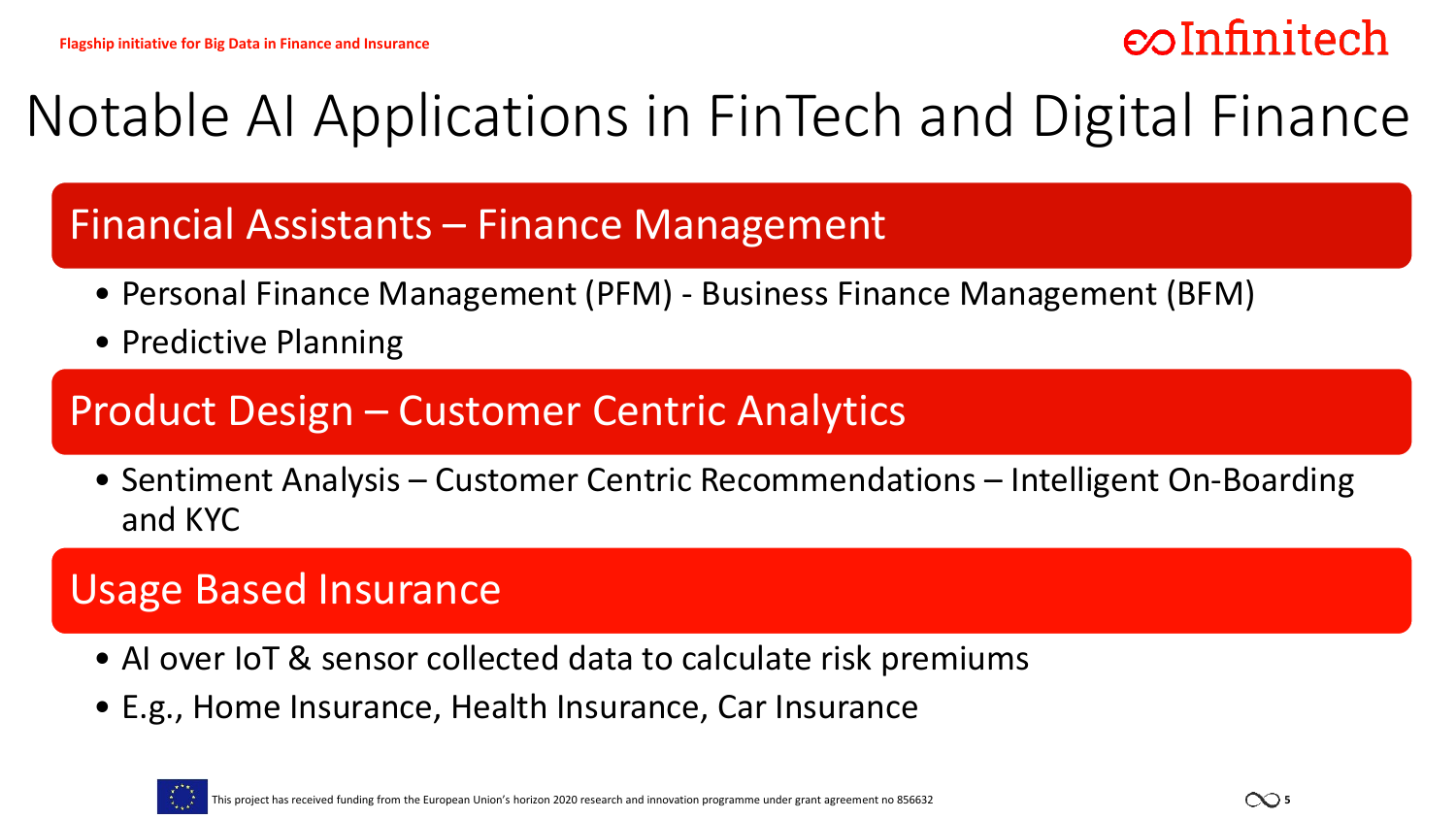### *eo*Infinitech

## Notable AI Applications in FinTech and Digital Finance

### Roboadvisors

• AI-enabled software for portfolio construction and investments

### Personalized Asset Management & Investments

- Risk Profile Construction for Automated and Effective Recommendations
- Assets and Investments

### "Democratization of Asset Management"

• Lowering the Barriers for Citizens to Access High Quality Asset Management Services